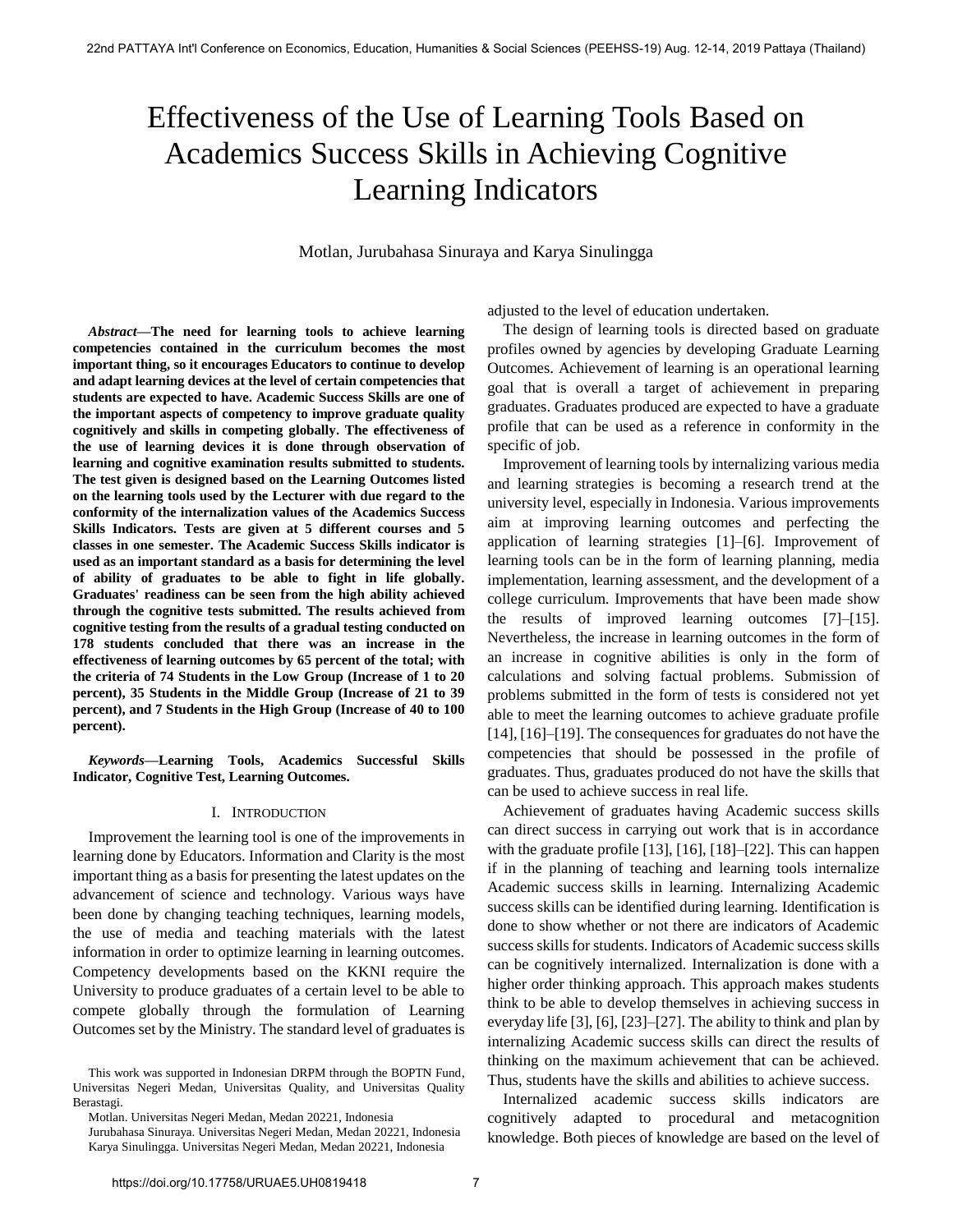Applying, Analyzing, Evaluating, and Create. Based on these levels, the test given as an indicator of assessing cognitive abilities resulting from internalization with Academic success skills has represented learning activities in terms of ability and skill. These abilities and skills illustrate the profile of graduates who are able to compete globally. Academic success skills indicators that are cognitively internalized are Risk-taking and Metacognition. Both indicators are descriptions of Academic success skills as supporting the thinking process.

The balance between Academic success skills and cognitive abilities internalized in the preparation of learning tools makes learning outcomes more effective in achieving a profile of graduates who have skills and abilities that are reliable and build success in graduates [1], [9], [28]–[31]. The characteristics of these graduates are able to compete globally and achieve optimal results in all respects. The indicators shown by graduates in achieving optimal results are the basis of the application of learning that internalizes Academic success skills indicators. Optimal achievement is the effect of the results achieved from systematically implemented planning [2], [4], [5], [7]–[10], [21], [24], [26]. Thus, planning that has been made can produce effectiveness at the objectives achieved.

#### II. METHOD

The Test Skills Indicators are listed on learning tools. Tests are given at 5 different courses and 5 classes in one semester. Tests are based on Taxonomy Bloom-Anderson for Applying, Analyzing, Evaluating, and Create in procedural and metacognition knowledge. The Academic Success Skills indicator is used as an important standard as a basis for determining the level of ability of graduates. Tests arranged are internalized with Academic success skills (Risk-taking and Metacognition) indicators. Graduates' readiness can be seen from the high-ability cognitive tests submitted. The sample is 178 students. The sample underwent a test and was divided based on the Gain from the pretest and posttest. Division based on Decrease Gain; Static Gain; and Gain Increase. The effectiveness of the use of learning tools based on academic success skills in achieving cognitive learning indicators can be seen through the Gain Increase percentages obtained. The percentage of Gain Increase is divided into 3 groups (Low; Middle; High). The division of this group is divided based on the number of increases in the percentage of the gain obtained.

#### III. RESULT AND DISCUSSION

The results of cognitive testing from the results of gradual testing conducted on 178 students are shown in Fig. 1 and Fig. 2. The results are interpreted using descriptive statistics. Calculations illustrate the percentage of the number of Students. This information shows the difference in Gain acquisition between groups. Retrieval of score data based on cognitive exam results by using Taxonomy Bloom and Anderson indicators which are associated with Academic Success Skills indicators. Score data were analyzed by considering the Gain level through the pretest and posttest. The difference between the two scores describing Student was in the Decrease, Static, or Increase groups.



Fig. 1. Division of Groups based on Gain

The calculation of the gain shows that the majority of Gain increases by 65%. Students in the group increased by 116 from 178 students. This shows that the application of learning tools based on academic success skills in learning is very effective to use. This effectiveness is based on an academic increase in thinking ability. The thinking ability of students is trained by using learning tools based on academic success skills to be able to develop with various solutions to the problems that have been proposed. The development of thinking skills encourages students to be more creative in providing solutions and alternative problem solving [11], [12], [14], [16], [21], [25], [26], [32].

The use of learning tools based on academic success skills in learning has provided assistance to students in understanding and applying them. Students are directed through procedural learning activities and problems that stimulate curiosity to find various information as an alternative solution. Various learning experiences experienced form the personality of students to be able to succeed in the work that will be undertaken in accordance with the profile of graduates [2], [4], [7], [8], [23]. Thus, the success of universities in producing graduates who have the ability and skills in accordance with the profile of graduates is more effective with learning tools based on academic success skills.



LOW GROUP (1 TO 20 %) MIDDLE GROUP (21 TO 39 %) HIGH GROUP (40 TO 100 %) Fig. 2. Total Student in Increase Group Gain percentage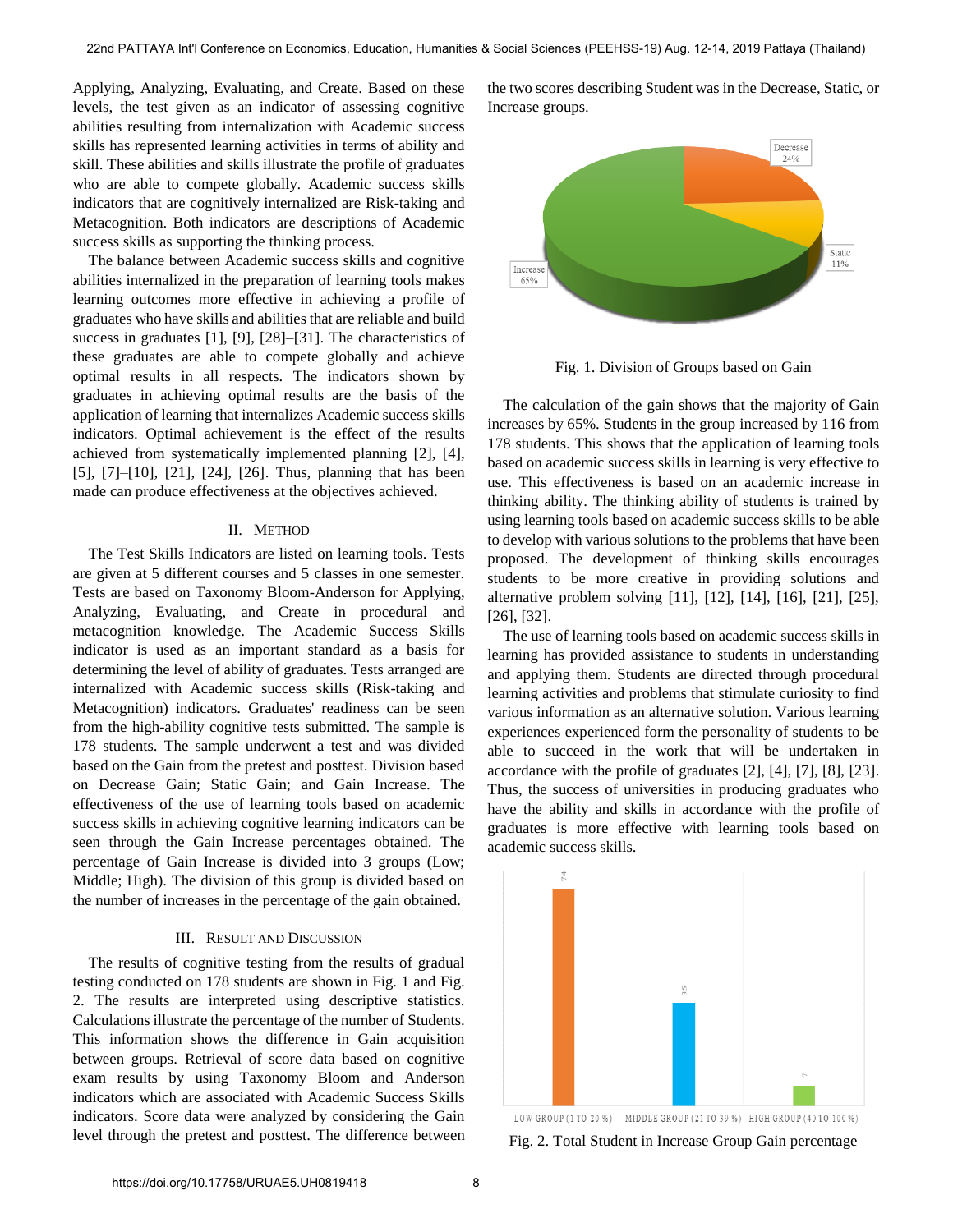Based on Fig. 2. The results achieved from cognitive testing are conducted on 178 Students concluded that there is an increase in the effectiveness of learning outcomes by 65 percent of the total; with the criteria of 74 Students in the Low Group (Increase of 1 to 20 percent), 35 Students in the Middle Group (Increase of 21 to 39 percent), and 7 Students in the High Group (Increase of 40 to 100 percent). These variations in differences are based on differences in the level of cognitive abilities. The high group is a group with higher Gain and achieves higher metacognition abilities. The increase achieved is located in the Low group not reaching more than 20%. This is because 74 out of 116 Students are only able to solve problems with the level of Applying and Analysis at the stage of procedural knowledge. The majority of the increase in the Low group is because learning is usually done through the experimental stage and problems referring to the picture.

The ability of metacognition achieved by Students through cognitive tests is still relatively low. This is proven by the small number of Students who are able to have metacognition knowledge indicators. This is because the majority Student thinking process is still in procedural knowledge. However, by using learning tools based on academic success skills Students' abilities can increase. This increase is owned by Students by familiarizing themselves with the use of learning tools based on academic success skills. Students are trained in developing thoughts to be able to achieve metacognition knowledge [3], [6], [8], [13], [18], [19], [25], [26], [33]. By having metacognition knowledge, Students can achieve success in planning and various considerations taken to live life. Therefore, the use of learning tools based on academic success skills is needed to be done repeatedly and applied to become a standard and better improvement results [4], [5], [12], [16], [17], [21], [22], [25].

### IV. CONCLUSION

The use of Learning Tools Based on Academic Success Skills may not succeed in fully improving cognitive learning. However, the results of the data showed that 65% of the sample had increased. This proves that the use of Learning Tools Based on Academic Success Skills is still quite effective to be used and applied as the development of cognitive learning for students. This increase was marked by the criteria of 74 Students in the Low Group (Increase of 1 to 20 percent), 35 Students in the Middle Group (Increase of 21 to 39 percent), and 7 Students in the High Group (Increase of 40 to 100) percent). However, the mechanism of application, current results indicate that the use of Learning Tools Based on Academic Success Skills can improve cognitive learning. With ongoing treatment and conducted on various courses, the Student will truly achieve Academic Success Skills with high thinking skills.

## ACKNOWLEDGMENT

The authors would like to thank DRPM for funding this research with the BOPTN Fund in 2017 to 2019. Thanks also for the collegial input and discussion of knowledgeable Research Teams (Universitas Negeri Medan) and Partners (Universitas Quality and Universitas Quality Berastagi) and their assistance in the smooth running of the project, especially in expert meetings and summarizing feeds turn back.

#### **REFERENCES**

- [1] T. M. Kelley, "Neo-cognitive learning theory : Implications for prevention and early intervention strategies with at-risk youth," *Adolescence*, vol. 28, no. 110, pp. 439–460, 1993.
- [2] [L. M. Ruban, D. B. McCooach, J. M. McGuire, and S. M. Reis,](https://doi.org/10.1177/002221940303600306)  ["The differential impact of academic self-regulatory methods on](https://doi.org/10.1177/002221940303600306)  [Academic Achievement Among University Students With and](https://doi.org/10.1177/002221940303600306)  [Without Learning Disabilities,"](https://doi.org/10.1177/002221940303600306) *J. Learn. Disabil.*, vol. 36, no. 3, [pp. 270–286, 2003.](https://doi.org/10.1177/002221940303600306)  https://doi.org/10.1177/002221940303600306
- [3] [G. V. Caprara, M. Vecchione, G. Alessandri, M. Gerbino, and C.](https://doi.org/10.1348/2044-8279.002004)  [Barbaranelli, "The contribution of personality traits and](https://doi.org/10.1348/2044-8279.002004)  [self-efficacy beliefs to academic achievement](https://doi.org/10.1348/2044-8279.002004) : A longitudinal study," *Br. J. Educ. Psychol.*[, vol. 81, pp. 78–96, 2011.](https://doi.org/10.1348/2044-8279.002004) https://doi.org/10.1348/2044-8279.002004
- [4] L. Graham, A. Bellert, J. Thomas, and J. Pegg, "QuickSmart: A [Basic Academic Skills Intervention for Middle School Students](https://doi.org/10.1177/00222194070400050401)  [with Learning Difficulties,"](https://doi.org/10.1177/00222194070400050401) *J. Learn. Disabil.*, vol. 40, no. 5, pp. [410–419, 2007.](https://doi.org/10.1177/00222194070400050401) https://doi.org/10.1177/00222194070400050401
- [5] [I. C. Kongerud and P. O. Vandvik, "Work files as learning tools](https://doi.org/10.4045/tidsskr.12.1441)  [in knowledge management,"](https://doi.org/10.4045/tidsskr.12.1441) *Tidsskr Nor Legeforen nr*, vol. 15, [pp. 1587–1590, 2013.](https://doi.org/10.4045/tidsskr.12.1441)

https://doi.org/10.4045/tidsskr.12.1441

[6] [S. Ghavifekr and W. A. W. Rosdy, "Teaching and Learning with](https://doi.org/10.21890/ijres.23596)  [Technology : Effectiveness of ICT Integration in Schools](https://doi.org/10.21890/ijres.23596)  [Teaching and Learning with Technology : Effectiveness of ICT](https://doi.org/10.21890/ijres.23596)  [Integration in Schools,"](https://doi.org/10.21890/ijres.23596) *Int. J. Res. Educ. Sci.*, vol. 1, no. 2, pp. [175–191, 2015.](https://doi.org/10.21890/ijres.23596)

https://doi.org/10.21890/ijres.23596

- [7] P. Mesaros, M. Mesarosova, and M. L'udmila, "Learning to Learn Competency, Metacognitive Learning Strategies and Academic Self-Concept of University Students," *Int. J. Arts Sci.*, vol. 5, no. 2, pp. 489–497, 2012.
- [8] [C. F. B. Murphy, D. R. Moore, and E. Schochat, "Generalization](https://doi.org/10.1371/journal.pone.0135422)  [of Auditory Sensory and Cognitive Learning in Typically](https://doi.org/10.1371/journal.pone.0135422)  Developing Children," *P ONE*[, vol. 10, no. 8, pp. 1–17, 2015.](https://doi.org/10.1371/journal.pone.0135422)  https://doi.org/10.1371/journal.pone.0135422
- [9] [J. Musch and A. Broder, "Test anxiety versus academic skills : A](https://doi.org/10.1348/000709999157608)  [comparison of two alternative models for predicting performance](https://doi.org/10.1348/000709999157608)  in a statistics exam," *Br. J. Educ. Psychol.*[, vol. 69, pp. 105–116,](https://doi.org/10.1348/000709999157608)  [1999.](https://doi.org/10.1348/000709999157608)

https://doi.org/10.1348/000709999157608

- [10] [J. R. Nelson, G. J. Benner, S. Neill, and S. A. Stage,](https://doi.org/10.1177/10634266060140040401)  ["Interrelationships Among Language Skills , Externalizing](https://doi.org/10.1177/10634266060140040401)  [Behavior , and Academic Fluency and Their Impact on the](https://doi.org/10.1177/10634266060140040401)  [Academic Skills of Students With ED,"](https://doi.org/10.1177/10634266060140040401) *J. Emot. Behav. Disord.*, [vol. 14, no. 4, pp. 209–216, 2006.](https://doi.org/10.1177/10634266060140040401) https://doi.org/10.1177/10634266060140040401
- [11] D. M. Kamps *et al.*, "Curriculum Influences on Growth in Early [Reading Fluency for Students with Academic and Behavioral](https://doi.org/10.1177/10634266030110040301)  [Risks: A Descriptive Study,"](https://doi.org/10.1177/10634266030110040301) *J. Emot. Behav. Disord.*, vol. 11, [no. 4, pp. 211–224, 2003.](https://doi.org/10.1177/10634266030110040301)

https://doi.org/10.1177/10634266030110040301

[12] [J. Dunlosky, K. A. Rawson, E. J. Marsh, M. J. Nathan, and D. T.](https://doi.org/10.1177/1529100612453266)  [Willingham, "Improving Students " Learning With Effective](https://doi.org/10.1177/1529100612453266)  [Learning Techniques : Promising Directions From Cognitive and](https://doi.org/10.1177/1529100612453266)  Educational Psychology," *[Psychol. Sci. Public Interes.](https://doi.org/10.1177/1529100612453266)*, vol. 14, [no. 1, pp. 4–58, 2013.](https://doi.org/10.1177/1529100612453266)